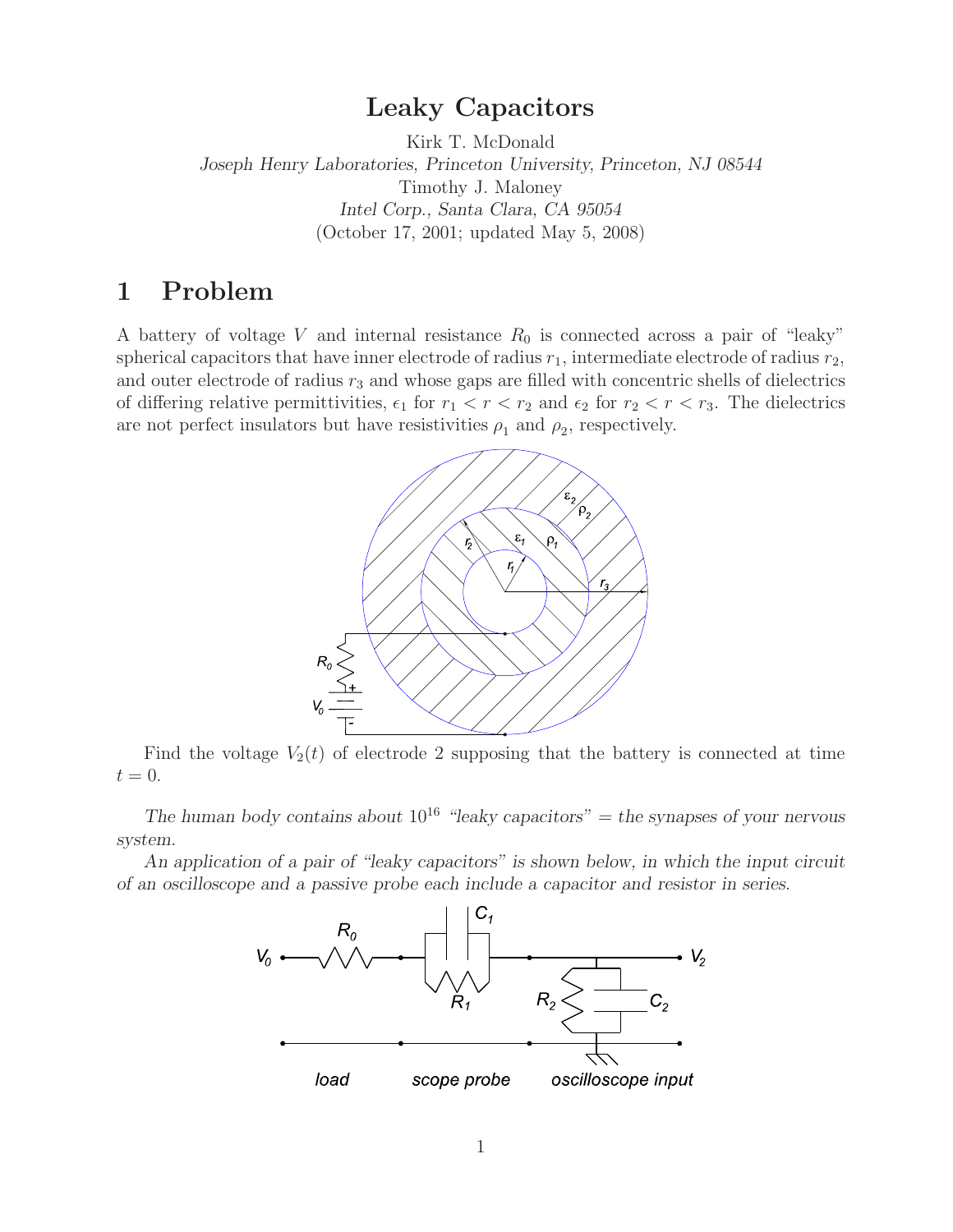# **2 Solution**

### **2.1 Resistance and Capacitance**

Each of the spherical shells is equivalent to a resistor in parallel with a capacitor, and the two shells are in series, so an equivalent circuit for this problem is as shown below.



The resistance R of a spherical shell of resistivity  $\rho$ , inner radius  $r_1$  and outer radius  $r_2$ is given by,

$$
R = \int_{r_1}^{r_2} \frac{\rho \, dr}{4\pi r^2} = \frac{\rho(r_2 - r_1)}{4\pi r_1 r_2} \,. \tag{1}
$$

To calculate the capacitance C of a spherical shell capacitor filled with a dielectric of relative permittivity  $\epsilon$ , consider charge Q placed on the electrode at radius  $r_1$ , such that the radial electric field is  $E = D/\epsilon = Q/4\pi\epsilon r^2$  (in Gaussian units), and,

$$
V = \frac{Q}{C} = \int_{r_1}^{r_2} E dr = \int_{r_1}^{r_2} \frac{Q dr}{4\pi \epsilon r^2} = \frac{Q(r_2 - r_1)}{4\pi \epsilon r_1 r_2},
$$
(2)

so the capacitance is,

$$
C = \frac{4\pi\epsilon\,r_1r_2}{r_2 - r_1}.\tag{3}
$$

Applying these results to the case of two shells,  $r_1 < r < r_2$  and  $r_2 < r < r_3$ , with permittivities and resistivities  $\epsilon_1$ ,  $\rho_1$  and  $\epsilon_2$ ,  $\rho_2$ , respectively, we have,

$$
R_1 = \frac{\rho_1(r_2 - r_1)}{4\pi r_1 r_2}, \qquad R_2 = \frac{\rho_2(r_3 - r_2)}{4\pi r_2 r_3}, \qquad C_1 = \frac{4\pi \epsilon_1 r_1 r_2}{r_2 - r_1}, \qquad C_2 = \frac{4\pi \epsilon_2 r_2 r_3}{r_3 - r_2}.
$$
 (4)

## **2.2 One Leaky Capacitor**

We first consider the case of a single shell, with resistance  $R$  and capacitance  $C$ , in series with an "external" resistor  $R_0$  and a battery of voltage V.

At large times the current  $I$  is steady, with the value,

$$
I_{\infty} = \frac{V}{R_0 + R},\tag{5}
$$

while at  $t = 0$ , when the battery is first connected, the current is,

$$
I_0 = \frac{V}{R_0},\tag{6}
$$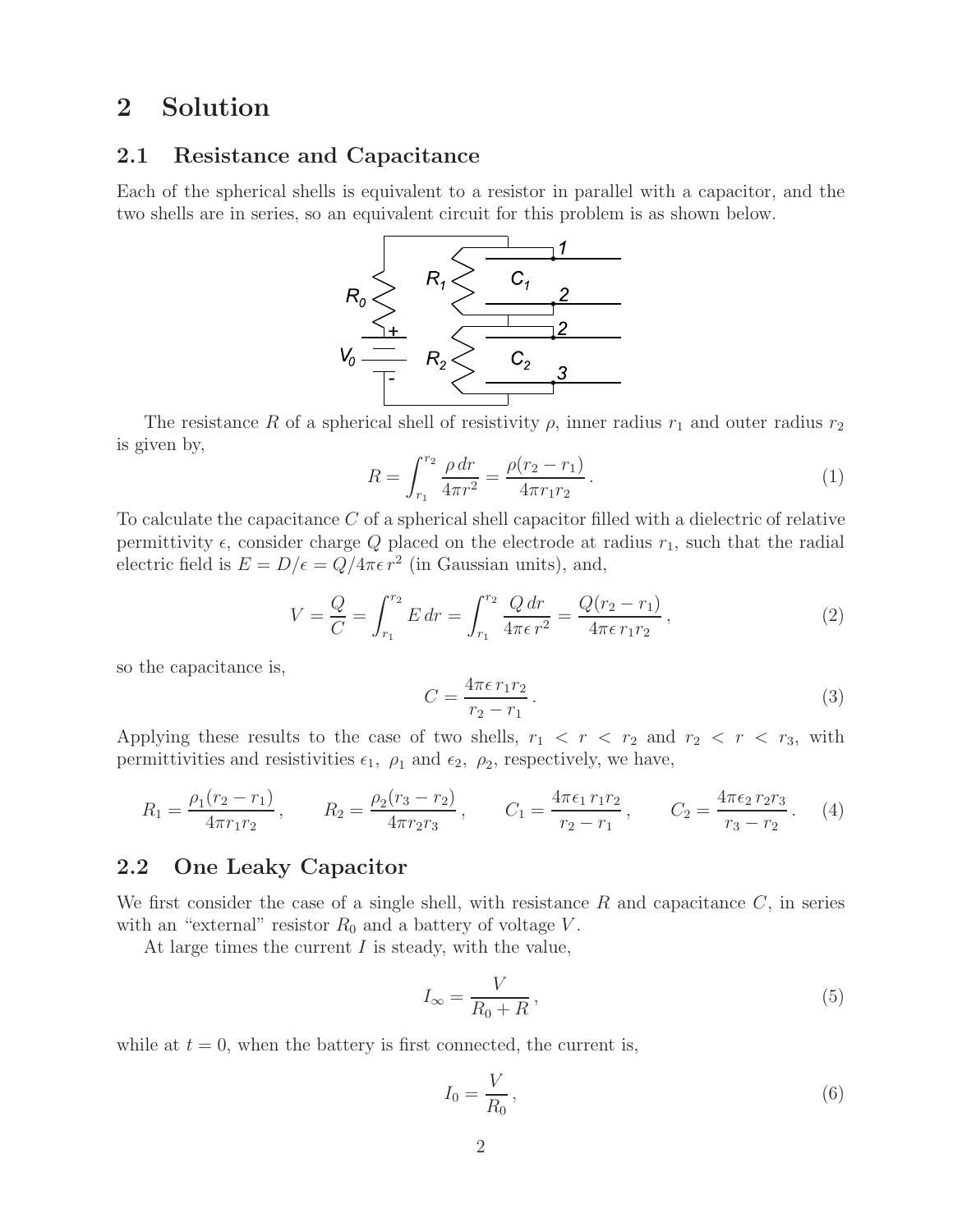since the capacitor appear as a short initially.

Within the shell, the current can be thought of as splitting into two parts that flow (in parallel) through the resistor and capacitor,

$$
I(t) = I_R(t) + I_C(t),\tag{7}
$$

where  $I_R(0) = 0$ ,  $I_R(\infty) = V_0/(R_0 + R)$ ,  $I_C(0) = V_0/R_0$  and  $I_C(\infty) = 0$ .

The voltage across the shell is given by  $I_R R = Q_C/C$ , whose time derivative is  $I_R =$  $I_c/RC$ . Then,  $I_c(t) = I_R(t)RC$ , and the total current (7) can be written as,

$$
I = I_R + \dot{I}_R RC.
$$
\n<sup>(8)</sup>

Kirchhoff's law for the loop that includes the resistance  $R$  is now,

$$
V_0 = IR_0 + I_R R_1 = \dot{I}_R R_0 R C + I_R (R_0 + R), \qquad (9)
$$

which implies that the current in resistor  $R$  is,

$$
I_R(t) = \frac{V_0}{R_0 + R} \left( 1 - e^{-(R_0 + R)t/R_0 RC} \right). \tag{10}
$$

Hence, the current in the capacitor is,

$$
I_C(t) = R C \dot{I}_R = \frac{V_0}{R_0} e^{-(R_0 + R)t/R_0 RC}, \qquad (11)
$$

and the total current is,

$$
I(t) = \frac{V_0}{R_0 + R} \left( 1 - e^{-(R_0 + R)t/R_0 RC} \right) + \frac{V_0}{R_0} e^{-(R_0 + R)t/R_0 RC} = \frac{V_0}{R_0 + R} \left( 1 + \frac{R}{R_0} e^{-(R_0 + R)t/R_0 RC} \right). \tag{12}
$$

## **2.3 Two Leaky Capacitors**

In the original problem with two shells, each with resistance  $R_i$  and capacitance  $C_i$ ,  $i = 1, 2$ , the steady current at long times is,

$$
I(\infty) = \frac{V_0}{R_0 + R_1 + R_2}.
$$
\n(13)

The conseptual splitting of the current into parallel paths within each shell can now be written as,

$$
I = I_{R_1} + I_{C_1} = I_{R_2} + I_{C_2}.
$$
\n(14)

Extrapolating the form (10) to the case of two shells, we anticipate the presence of two time constants  $\tau_i$ ,

$$
I_{R_i} = \frac{V_0}{R_0 + R_1 + R_2} \left( 1 - \alpha_i e^{-t/\tau_\alpha} - \beta_i e^{-t/\tau_\beta} \right),\tag{15}
$$

where,

$$
\alpha_i + \beta_i = 1,\tag{16}
$$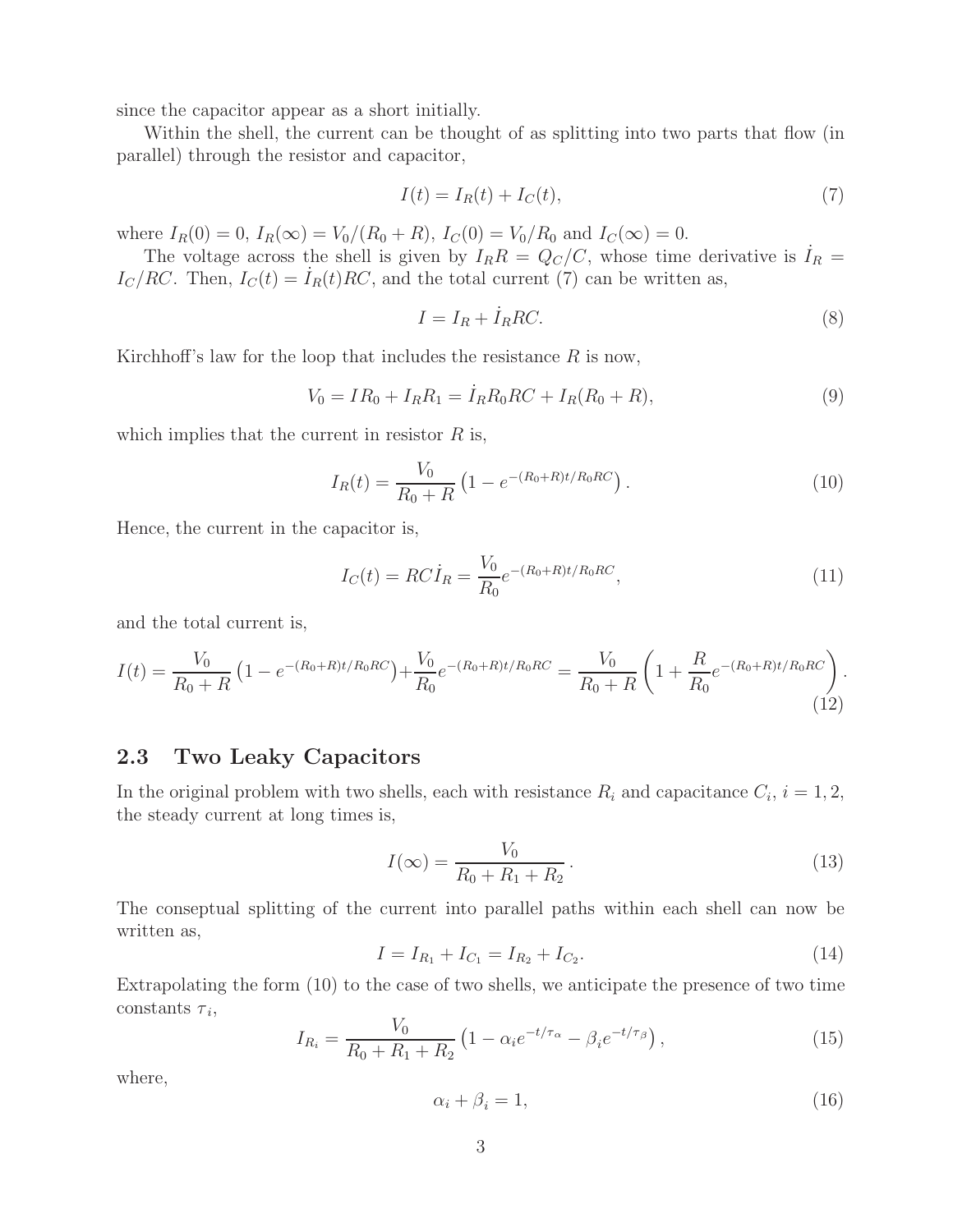so that  $I_{R_i}(\infty) = I(\infty) = V_0/(R_0 + R_1 + R_2)$ . Both exponentials  $e^{-t/\tau_\alpha}$  and  $e^{-t/\tau_\beta}$  appear in both currents  $I_{R_i}$  so that eq. (14) can hold at all times.

The currents in the capacitors are,

$$
I_{C_i} = R_i C_i \dot{I}_{R_i} = \frac{V_0 R_i C_i}{R_0 + R_1 + R_2} \left( \frac{\alpha_i}{\tau_\alpha} e^{-t/\tau_\alpha} + \frac{\beta_i}{\tau_\beta} e^{-t/\tau_\beta} \right).
$$
 (17)

The initial condition on the currents in the capacitors are that  $I_{C_i}(0) = V_0/R_0$ , so we obtain two constraints,

$$
\frac{\alpha_i}{\tau_\alpha} + \frac{\beta_i}{\tau_\beta} = \frac{R_0 + R_1 + R_2}{R_0 R_i C_i} \equiv \frac{1}{T_i},\tag{18}
$$

where,

$$
T_i = \frac{R_0}{R_0 + R_1 + R_2} \tau_i, \quad \text{and} \quad \tau_i = R_i C_i.
$$
 (19)

We can express the  $\alpha_i$  and  $\beta_i$  in terms of  $\tau_\alpha$  and  $\tau_\beta$  using eq. (16) in (18),

$$
\alpha_i = \frac{\tau_\alpha}{\tau_\beta - \tau_\alpha} \frac{\tau_\beta - T_i}{T_i}, \quad \text{and} \quad \beta_i = \frac{\tau_\beta}{\tau_\alpha - \tau_\beta} \frac{\tau_\alpha - T_i}{T_i}. \tag{20}
$$

Two more constraints are needed to deduce  $\tau_{\alpha}$  and  $\tau_{\beta}$ . One of these can be obtained by using eqs.  $(15)$  and  $(17)$  in  $(14)$ ,

$$
\alpha_1 \left(\frac{\tau_1}{\tau_\alpha} - 1\right) e^{-t/\tau_\alpha} + \beta_1 \left(\frac{\tau_1}{\tau_\beta} - 1\right) e^{-t/\tau_\beta} = \alpha_2 \left(\frac{\tau_2}{\tau_\alpha} - 1\right) e^{-t/\tau_\alpha} + \beta_2 \left(\frac{\tau_2}{\tau_\beta} - 1\right) e^{-t/\tau_\beta}.
$$
 (21)

For this to hold at all times, we must have,

$$
\alpha_1 (\tau_1 - \tau_\alpha) = \alpha_2 (\tau_2 - \tau_\alpha) \quad \text{and} \quad \beta_1 (\tau_1 - \tau_\beta) = \beta_2 (\tau_2 - \tau_\beta). \quad (22)
$$

Using this in eq. (20) we find,

$$
T_2(\tau_1 - \tau_\alpha)(\tau_\beta - T_1) = T_1(\tau_2 - \tau_\alpha)(\tau_\beta - T_2),
$$
\n(23)

and,

$$
T_2(\tau_1 - \tau_\beta)(\tau_\alpha - T_1) = T_1(\tau_2 - \tau_\beta)(\tau_\alpha - T_2).
$$
 (24)

From either eq. (23) or (24) we have,

$$
\tau_{\beta} = \frac{T_1 T_2 (\tau_1 - \tau_2)}{\tau_1 T_2 - \tau_2 T_1 + \tau_{\alpha} (T_1 - T_2)} = \frac{T_1 T_2 (\tau_1 - \tau_2)}{\tau_{\alpha} (T_1 - T_2)} = \frac{R_0 \tau_1 \tau_2}{\tau_{\alpha} (R_0 + R_1 + R_2)},
$$
(25)

recalling eq. (19).

The final constraint can be obtained from Kirchhoff's law for the loop containing resistors  $R_0$ ,  $R_1$  and  $R_2$ ,

$$
V_0 = IR_0 + I_{R_1}R_1 + I_{R_2}R_2
$$
  
\n
$$
= I_{R_1}(R_0 + R_1) + I_{C_1}R_0 + I_{R_2}R_2
$$
  
\n
$$
= V_0 + \frac{V_0 e^{-t/\tau_\alpha}}{(R_0 + R_1 + R_2)\tau_\alpha} [\alpha_1 (R_0 R_1 C_1 - (R_0 + R_1)\tau_\alpha) - \alpha_2 R_2 \tau_\alpha]
$$
  
\n
$$
+ \frac{V_0 e^{-t/\tau_\beta}}{(R_0 + R_1 + R_2)\tau_\beta} [\beta_1 (R_0 R_1 C_1 - (R_0 + R_1)\tau_\beta) - \beta_2 R_2 \tau_\beta].
$$
 (26)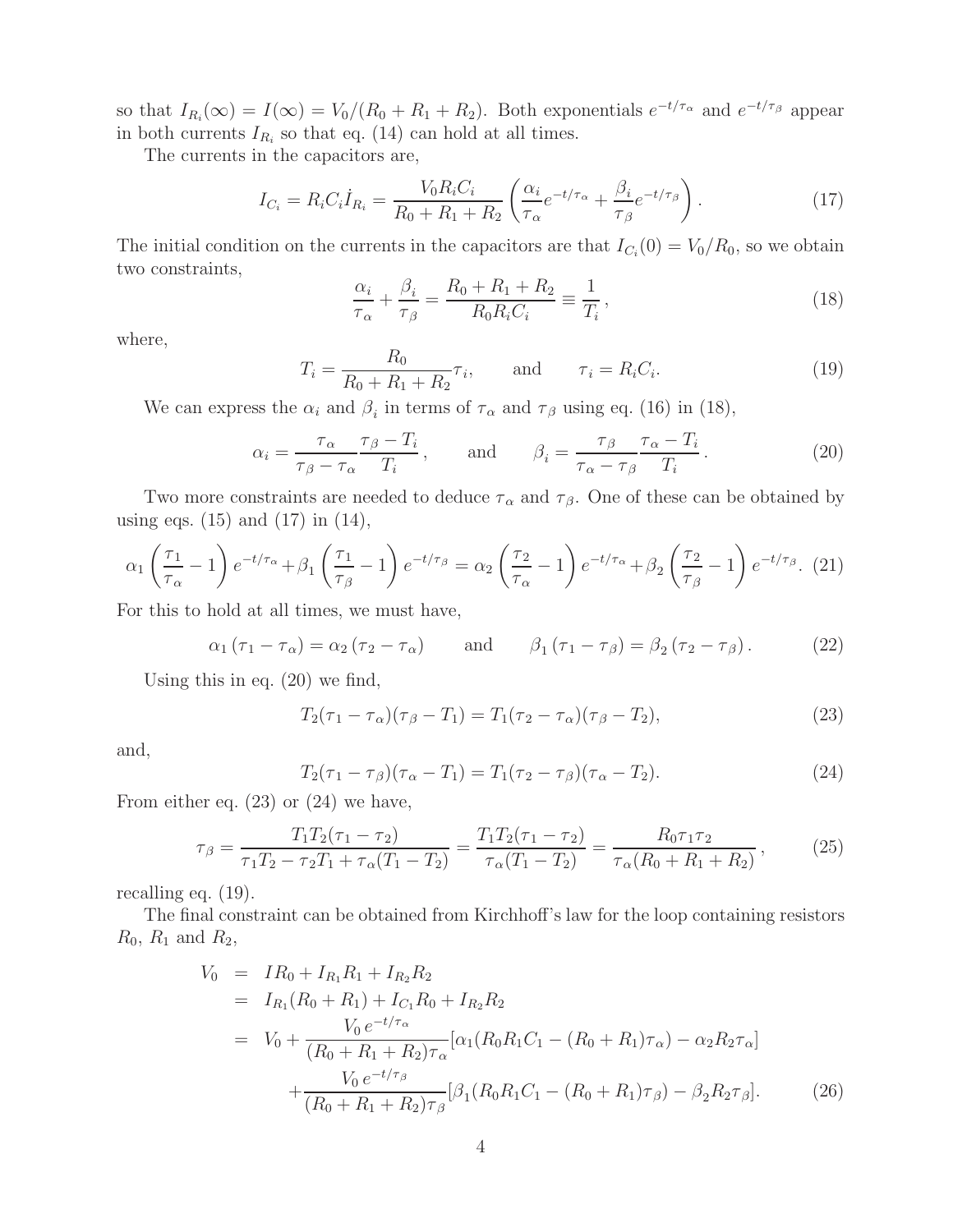For this to be true at all times, each of the quantities in brackets must vanish. Using, for example, the second bracket together with eqs. (20) and (25) we find (after dividing out the common factor  $R_0R_1C_1$ ) a quadratic equation for  $\tau_{\alpha}$ ,

$$
\tau_{\alpha}^2 - A\tau_{\alpha} + B = 0,\tag{27}
$$

where,

$$
A = \frac{(R_0 + R_2)R_1C_1 + (R_0 + R_1)R_2C_2}{R_0 + R_1 + R_2} = \frac{R_0(\tau_1 + \tau_2) + R_1\tau_2 + R_2\tau_1}{R_0 + R_1 + R_2},
$$
(28)

and,

$$
B = \frac{R_0 R_1 C_1 R_2 C_2}{R_0 + R_1 + R_2} = \frac{R_0 \tau_1 \tau_2}{R_0 + R_1 + R_2}.
$$
\n(29)

The quadratic equation (27) has two positive roots,

$$
\tau_{\alpha} = \frac{A + \sqrt{A^2 - 4B}}{2}, \quad \text{and} \quad \tau_{\beta} = \frac{A - \sqrt{A^2 - 4B}}{2} = \frac{B}{\tau_{\alpha}}, \quad (30)
$$

recalling eq. (25). As a check, note that if  $R_2 = C_2 = 0$  then  $B = 0$  and  $\tau_{\alpha} = A =$  $R_0R_1C_1/(R_0 + R_1)$ , as found in eq. (11).

We note that  $\tau_{\alpha}\tau_{\beta} = B$ , so that eq. (19) can be rewritten as  $T_i = B/\tau_{3-i}$ , and eq. (20) becomes,

$$
\alpha_i = \frac{\tau_\alpha - \tau_{3-i}}{\tau_\alpha - \tau_\beta}, \quad \text{and} \quad \beta_i = -\frac{\tau_\beta - \tau_{3-i}}{\tau_\alpha - \tau_\beta}.
$$
 (31)

Finally, the voltage of electrode 2 follows from eq. (15) as,

$$
V_2 = I_{R_2} R_2 = \frac{V_0 R_2}{R_0 + R_1 + R_2} \left( 1 - \frac{\tau_\alpha - \tau_1}{\tau_\alpha - \tau_\beta} e^{-t/\tau_\alpha} + \frac{\tau_\beta - \tau_1}{\tau_\alpha - \tau_\beta} e^{-t/\tau_\beta} \right). \tag{32}
$$

A special case is that  $R_1 = R_2 = R/2$  and  $C_1 = C_2 = 2C$ , which reduces to the example (sec. 2.1) of a single shell of resistance R and capacitance C. There are still two time constants from eqs. (25) and (30),  $\tau_{\alpha} = RC$  and  $\tau_{\beta} = R_0 RC/(R_0 + R)$ , of which  $\tau_{\beta}$  is the one that appears in eq. (11). Then, according to eq. (20),  $\alpha_i = 0$  and  $\beta_i = 1$ , so the time constant  $\tau_{\alpha}$  does not appear in the current.

Another special case is that  $\tau_1 = R_1 C_1 = R_2 C_2 = \tau_2 \equiv \tau$ . Then, eq. (20) tells us that  $\alpha_1 = \alpha_2$  and  $\beta_1 = \beta_2$ , and eq. (26) indicates that  $\tau_\alpha = \tau_\beta = \tau R_0/(R_0 + R_1 + R_2)$ . The current I has the form (12) where  $R = R_1 + R_2$ .

### **2.4 Oscilloscope and Probe**

As shown in the lower figure on p. 1, an oscilloscope with a capacitive probe is an application of a pair of "leaky capacitors".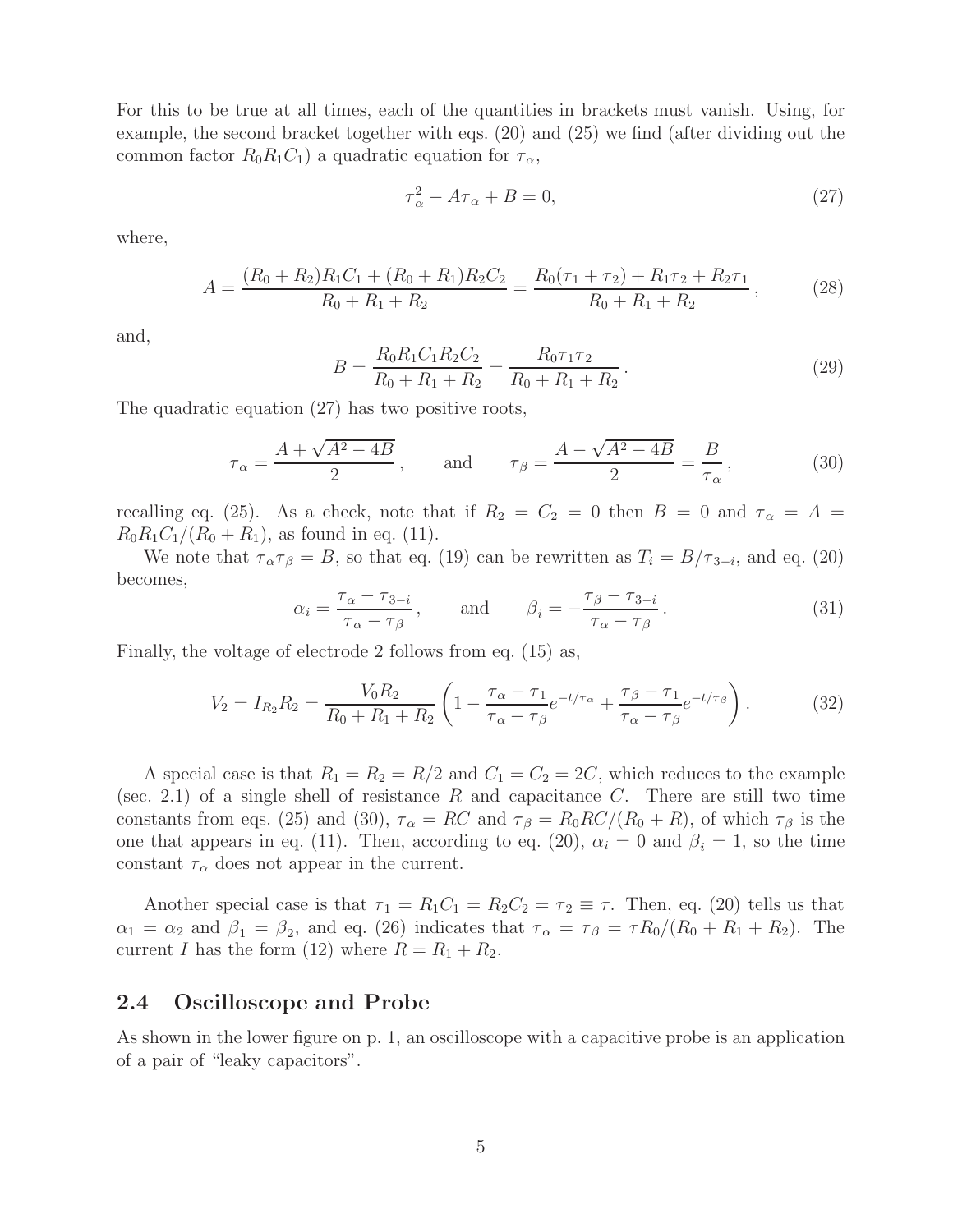Here, we are particularly concerned with the response voltage,  $V_2(\omega)$ , at the oscilloscope input to a sinusoidal load voltage  $V_0e^{i\omega t}$ . Noting that the impedance  $Z_{\parallel}$  of a resistor R in parallel with a capacitor  $C$  is,

$$
Z_{\parallel} = \frac{R}{1 + i\omega\tau},\tag{33}
$$

where  $\tau = RC$ , we have,

$$
V_2(\omega) = IZ_2 = V_0 \frac{Z_2}{Z} = V_0 \frac{Z_2}{R_0 + Z_1 + Z_2} = V_0 \frac{R_2}{R_0(1 + i\omega\tau_2) + R_1 \frac{1 + i\omega\tau_2}{1 + i\omega\tau_1} + R_2}.
$$
(34)

In practice, the resistances  $R_1$  and  $R_2$  should be large compared to  $R_0$ , in which case the probe acts as a frequency-independent voltage divider,

$$
V_2 \approx V_0 \frac{R_2}{R_1 + R_2},\tag{35}
$$

provided  $R_1C_1 = \tau_1 = \tau_2 = R_2C_2$ .

### **2.5 Solution via Laplace Transforms**

The frequency response (34) can be used to deduce the transient response to a constant voltage  $V_0$  that is turned on at  $t = 0$  via the techniques of Laplace transforms.

#### **2.5.1 Definition of the Laplace Transform**

Recall that in general a function  $f(t)$  can be represented as a Fourier integral,

$$
f(t) = \int_{-\infty}^{\infty} f_{\omega} e^{i\omega t} d\omega,
$$
\n(36)

where the Fourier amplitude  $f_{\omega}$  is given by,

$$
f_{\omega} = \frac{1}{2\pi} \int_{-\infty}^{\infty} f(t)e^{-i\omega t} dt.
$$
 (37)

For the special case that  $f(t) = 0$  for  $t < 0$ , the Fourier amplitude is,

$$
f_{\omega} = \frac{1}{2\pi} \int_0^{\infty} f(t)e^{-i\omega t} dt.
$$
 (38)

We can define  $s = i\omega$ , and introduce the Laplace transform  $F(s)$  of the function  $f(t)$  as,

$$
F(s) = 2\pi f_{\omega} = \int_0^{\infty} f(t)e^{-st} dt,
$$
\n(39)

in which case the Fourier integral  $(36)$  can be rewritten as,<sup>1</sup>

$$
f(t) = \frac{1}{2\pi} \int_{-\infty}^{\infty} F(s)e^{i\omega t} d\omega = \frac{1}{2\pi i} \int_{-i\infty}^{i\infty} F(s)e^{st} ds,
$$
 (40)

which relation is called the inverse Laplace transform.

<sup>1</sup>Strictly, the integration is along a contour in the complex *s* plane that includes a line along some value of *Re*(*s*) such that all poles of *F*(*s*) lie within the contour when it is closed to the left via an infinite half circle.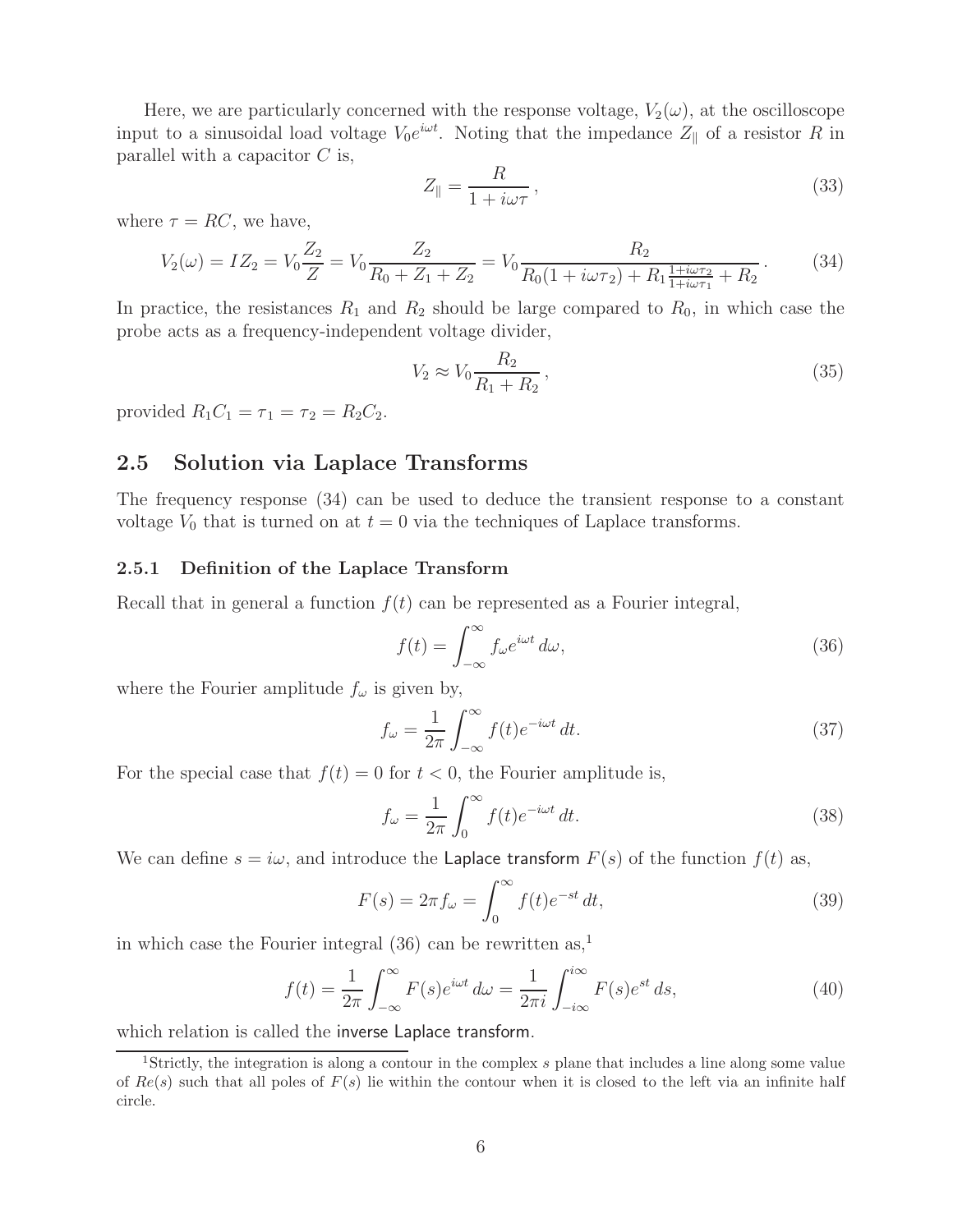#### **2.5.2 Analysis of Impulse Response**

We now use the method of Laplace transforms for the example of oscilloscope and probe to determine the response waveform  $V_2(t)$  from the driving waveform  $V_0(t)$ . A first approach follows the spirit of Green by supposing  $V_0(t)$  is the Dirac delta function  $\delta(t)$ , *i.e.*, a brief impulse of voltage.

From eq. (38) we see that all Fourier components of  $\delta(t)$  are the same, namely  $1/2\pi$  since  $\int \delta(t) f(t) dt = f(0)$ . From eq. (39) the Laplace transform of the delta function is 1. Hence, dividing eq. (34) by  $2\pi V_0$  gives the Fourier component of the response voltage  $V_{2,\text{impulse}}$ caused by the impulse  $\delta(t)$ . Then, eq. (39) tells us that  $V_2(\omega)$  is the Laplace transform of the response function, so we rewrite eq. (34) using  $s = i\omega$  as,

$$
F_{2,\text{impulse}}(s) = V_2(\omega) = V_0 \frac{R_2(1 + s\tau_1)}{R_0(1 + s\tau_1)(1 + s\tau_2) + R_1(1 + s\tau_2) + R_2(1 + s\tau_1)}
$$
  
= 
$$
\frac{V_0 R_2}{R_0 \tau_2} \frac{s + 1/\tau_1}{(s - \sigma_\alpha)(s - \sigma_\beta)},
$$
(41)

where  $\sigma_{\alpha}$  and  $\sigma_{\beta}$  are the roots of the quadratic equation,

$$
s^{2} + \frac{R_{0}(\tau_{1} + \tau_{2}) + R_{1}\tau_{1} + R_{2}\tau_{1}}{R_{0}\tau_{1}\tau_{2}}s + \frac{R_{0} + R_{1} + R_{2}}{R_{0}\tau_{1}\tau_{2}} = s^{2} + \frac{A}{B}s + \frac{1}{B} = 0,
$$
 (42)

where the constants A and B were introduced in eqs.  $(28)-(29)$ . That is,

$$
\sigma_{\alpha} = -\frac{A - \sqrt{A^2 - 4B}}{2B} = -\frac{1}{\tau_{\alpha}}, \quad \text{and} \quad \sigma_{\beta} = -\frac{A + \sqrt{A^2 - 4B}}{2B} = -\frac{1}{\tau_{\beta}}, \quad (43)
$$

recalling eq. (30).

To find  $V_{3,impulse}(t)$ , we note that the inverse Laplace transform of the form,

$$
F(s) = \frac{s+c}{(s+a)(s+b)}
$$
\n
$$
(44)
$$

is,

$$
f(t) = \frac{(c-a)e^{-at} - (c-b)e^{-bt}}{b-a}.
$$
\n(45)

Using this with eqs. (41) and (43), we obtain the form of the impulse response,

$$
V_{2,\text{impulse}}(t) = \frac{R_2}{R_0 \tau_2} \frac{(1/\tau_1 - 1/\tau_\alpha)e^{-t/\tau_\alpha} - (1/\tau_1 - 1/\tau_\beta)e^{-t/\tau_\beta}}{1/\tau_\beta - 1/\tau_\alpha}
$$
  
= 
$$
\frac{R_2}{R_0 \tau_1 \tau_2} \frac{\tau_\beta(\tau_\alpha - \tau_1)e^{-t/\tau_\alpha} - \tau_\alpha(\tau_\beta - \tau_1)e^{-t/\tau_\beta}}{\tau_\alpha - \tau_\beta}.
$$
 (46)

The response  $V_2(t)$  to any drive voltage  $V_0(t)$  can be deduced from the impulse response,

$$
V_2(t) = \int_{-\infty}^t V_0(t') V_{2,\text{impulse}}(t - t') dt'. \tag{47}
$$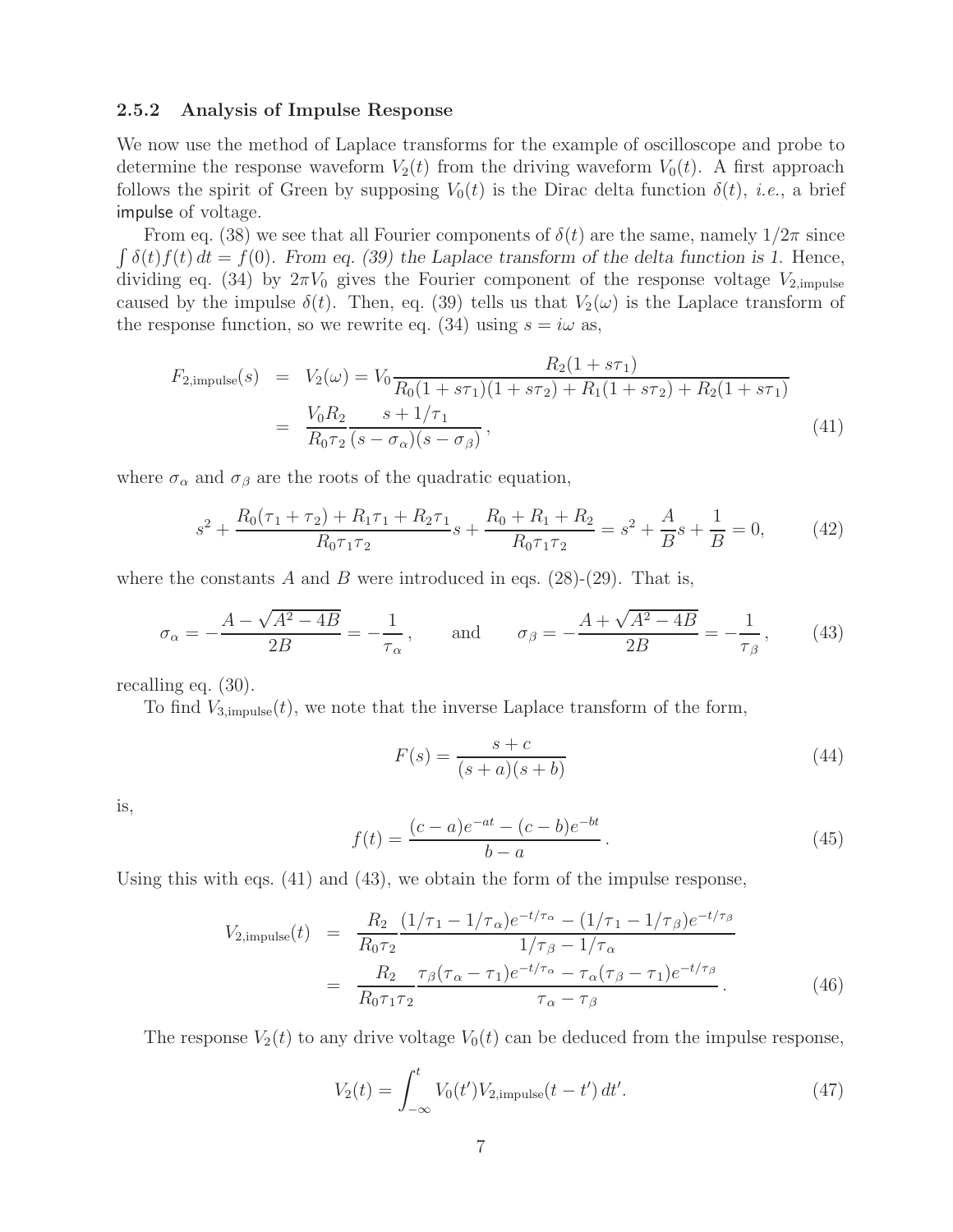In particular, the response  $V_{2,\text{step}}(t)$  to a step in voltage from 0 at  $t$ , 0 to  $V_0$  for  $t > 0$  is,

$$
V_{2,\text{step}}(t) = V_0 \int_0^t V_{2,\text{impulse}}(t - t') dt' = V_0 \int_0^t V_{2,\text{impulse}}(t'') dt''
$$
  
\n
$$
= \frac{V_0 R_2}{R_0 \tau_1 \tau_2} \left[ \frac{\tau_\beta (\tau_\alpha - \tau_1)}{\tau_\alpha - \tau_\beta} \int_0^t e^{-t''/\tau_\alpha} dt'' - \frac{\tau_\alpha (\tau_\beta - \tau_1)}{\tau_\alpha - \tau_\beta} \int_0^t e^{-t''/\tau_\beta} dt'' \right]
$$
  
\n
$$
= \frac{V_0 R_2 \tau_\alpha \tau_\beta}{R_0 \tau_1 \tau_2 (\tau_\alpha - \tau_\beta)} \left[ (\tau_\alpha - \tau_1)(1 - e^{-t/\tau_\alpha}) - (\tau_\beta - \tau_1)(1 - e^{-t/\tau_\beta}) \right]
$$
  
\n
$$
= \frac{V_0 R_2}{R_0 + R_1 + R_2} \left( 1 - \frac{\tau_\alpha - \tau_1}{\tau_\alpha - \tau_\beta} e^{-t/\tau_\alpha} + \frac{\tau_\beta - \tau_1}{\tau_\alpha - \tau_\beta} e^{-t/\tau_\beta} \right), \tag{48}
$$

as found previously in eq. (32).

*Equation (47) can be re-expressed in the language of Laplace transforms on noting that there is no response prior to the drive impulse, so*  $V_{2,impulse}(t)=0$  *for*  $t < 0$ *. Hence, we can extend the limit of integration in eq. (47) from t to*  $\infty$ *,* 

$$
V_2(t) = \int_{-\infty}^{\infty} V_0(t') V_{2,\text{impulse}}(t - t') dt'.
$$
 (49)

*The Laplace transform*  $F_2(s)$  *of eq. (49) is (assuming that*  $V_0(t) = 0$  *for*  $t < 0$ *),* 

$$
F_2(s) = \int_0^\infty e^{-st} dt \int_{-\infty}^\infty V_0(t') V_{2, \text{impulse}}(t - t') dt'
$$
  
\n
$$
= \int_{-\infty}^\infty V_0(t') e^{-st'} dt' \int_{-\infty}^\infty V_{2, \text{impulse}}(t - t') e^{-s(t - t')} dt
$$
  
\n
$$
= \int_0^\infty V_0(t') e^{-st'} dt' \int_0^\infty V_{2, \text{impulse}}(t'') e^{-st''} dt''
$$
  
\n
$$
= F_0(s) \cdot F_{2, \text{impulse}}(s).
$$
 (50)

*Thus, the Laplace transform*  $F_{2,impulse}(s)$  *of the response*  $V_{2,impulse}(t)$  *to a drive impulse at*  $t = 0$  equals the Laplace transform  $F_2(s)$  of the response  $V_2(t)$  to any drive waveform  $V_0(t)$ (provided  $V_0(t)=0$  for  $t < 0$ ) divided by the Laplace transform  $F_0(s)$  of that drive waveform,

$$
\frac{F_2(s)}{F_0(s)} = F_{2,\text{impulse}}(s) \equiv \text{transfer function.}
$$
\n(51)

*The ratio of the Laplace transform of the response function to the Laplace transform of the drive function is called the* transfer function*. Thus, eq. (41) describes the transfer function for the present example.*

#### **2.5.3 Step Response via the Impulse Response Transform**

The response to a step driving term can also be found by a slightly different procedure. We note that the delta function  $\delta(t)$  is the time derivative of the Heaviside step function,

$$
\delta(t) = \frac{d\theta}{dt}, \quad \text{where} \quad \theta(t) = \begin{cases} 0 & (t < 0), \\ 1 & (t > 0). \end{cases} \tag{52}
$$